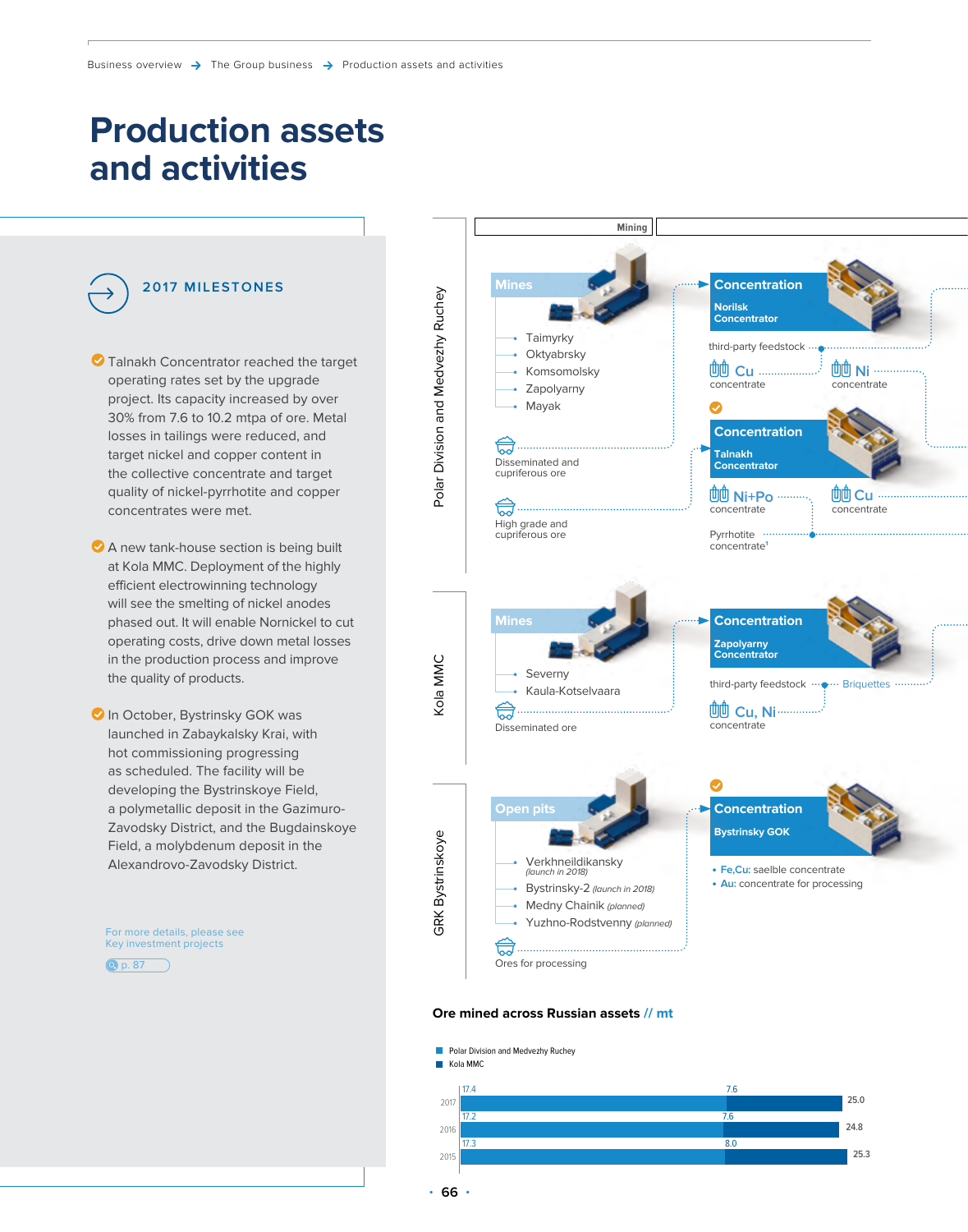

**Metals production in 2017 – breakdown by asset // % from the overall Group production**



With the key stage of our reconfiguration effort completed, Talnakh Concentrator delivered stronger recovery rates and reached its design capacity while work-inprogress inventory levels normalised, allowing us to meet production targets for 2017. Our own feedstock metals production increased by 7–15% vs 2016, with copper and platinum output beating targets by 4% and 6%, respectively. In 2018, Kola MMC will adopt chlorine leaching, with the refining capacities upgrade and expansion entering the active phase. Copper production is also expected to increase during the year, driven by both Bystrinsky GOK

and the existing capacities."

**Sergey Dyachenko** First Vice President – Chief Operating Officer at Nornickel

[Appendixes](#page--1-0)

Appendixes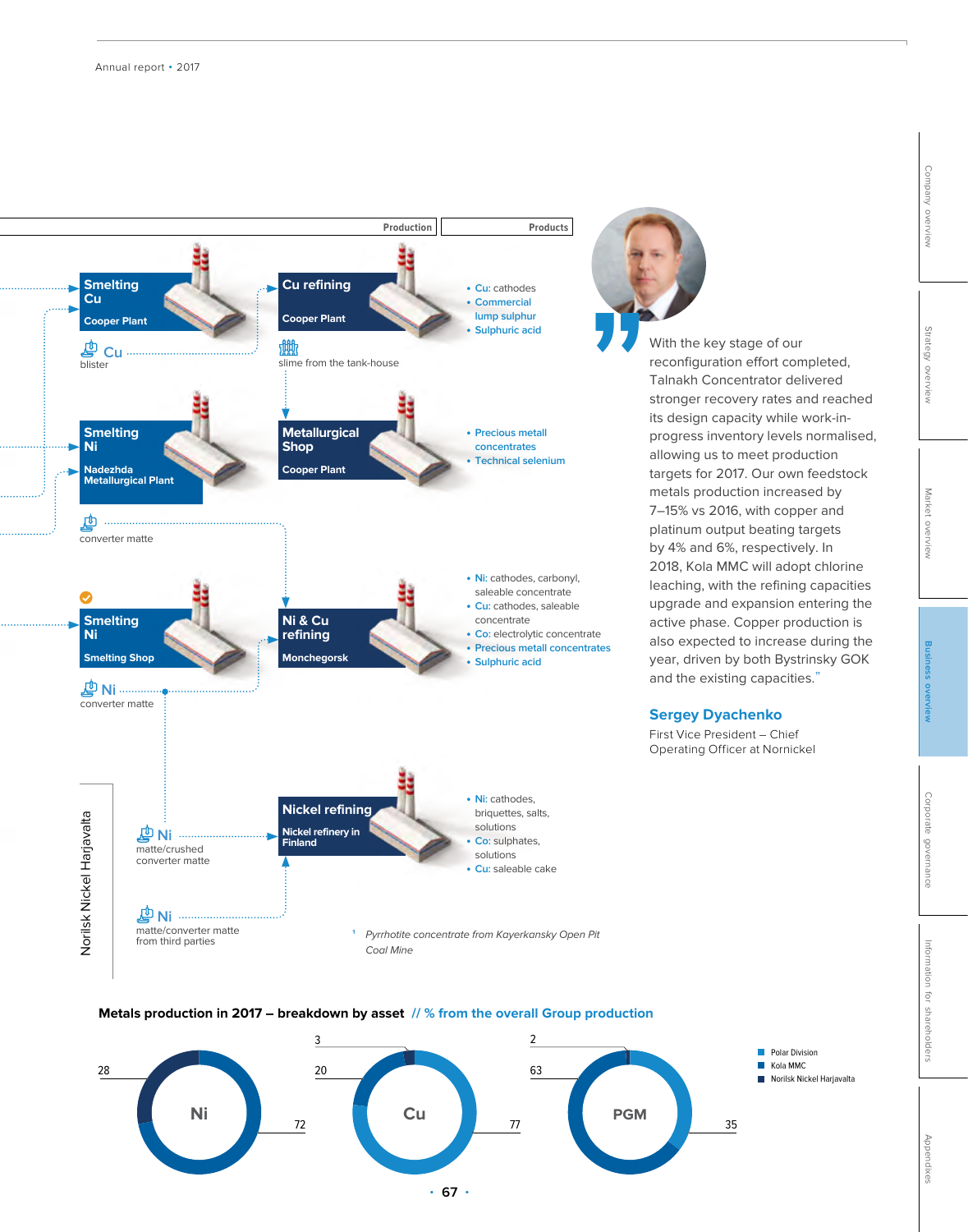## **Operating performance for 2017**

### **Ore mined across the Group // mt**

| Asset                              | 2015 | 2016 | 2017 |
|------------------------------------|------|------|------|
| <b>Russia</b>                      |      |      |      |
| Polar Division and Medvezhy Ruchey | 17.3 | 17.2 | 17.4 |
| Kola MMC                           | 8.0  | 7.6  | 7.6  |
| <b>Total</b>                       | 25.3 | 24.8 | 25.0 |
| <b>South africa</b>                |      |      |      |
| Nkomati (50%) <sup>1</sup>         | 4.2  | 2.8  | 3.5  |

### **Average metal content**

|                                    | Nickel, % |      |      | Copper, % |      |      | PGM <sup>2</sup> , g/t   |      |      |
|------------------------------------|-----------|------|------|-----------|------|------|--------------------------|------|------|
| Asset                              | 2015      | 2016 | 2017 | 2015      | 2016 | 2017 | 2015                     | 2016 | 2017 |
| <b>Russia</b>                      |           |      |      |           |      |      |                          |      |      |
| Polar Division and Medvezhy Ruchey | 1.27      | 1.23 | 1.29 | 2.06      | 2.09 | 2.17 | 6.85                     | 6.81 | 6.83 |
| Kola MMC                           | 0.62      | 0.53 | 0.54 | 0.25      | 0.22 | 0.23 | 0.07                     | 0.08 | 0.07 |
| <b>South Africa</b>                |           |      |      |           |      |      |                          |      |      |
| Nkomati                            | 0.34      | 0.36 | 0.31 | 0.14      | 0.13 | 0.12 | $\overline{\phantom{m}}$ |      |      |

### **Metals recovery in concentration // %**

|                                    | Nickel |      |      | Copper |      |      | <b>PGM</b> |      |      |
|------------------------------------|--------|------|------|--------|------|------|------------|------|------|
| Asset                              | 2015   | 2016 | 2017 | 2015   | 2016 | 2017 | 2015       | 2016 | 2017 |
| <b>Russia</b>                      |        |      |      |        |      |      |            |      |      |
| Polar Division and Medvezhy Ruchey | 81.3   | 77.1 | 82.4 | 95.5   | 94.2 | 95.5 | 79.3       | 77.7 | 81.5 |
| (ore to concentrate)               |        |      |      |        |      |      |            |      |      |
| Kola MMC<br>(ore to concentrate)   | 72.7   | 69.0 | 69.8 | 76.0   | 73.6 | 75.4 | -          |      |      |
| <b>South Africa</b>                |        |      |      |        |      |      |            |      |      |
| Nkomati                            |        |      |      |        |      |      |            |      |      |
| (ore to concentrate)               | 74.1   | 70.6 | 70.7 | 86.1   | 89.5 | 90.9 |            |      |      |

**<sup>1</sup>** Volumes based on the 50% ownership (not included in the totals).

<sup>2</sup> The five following metals are included: palladium, platinum, rhodium, ruthenium and iridium.